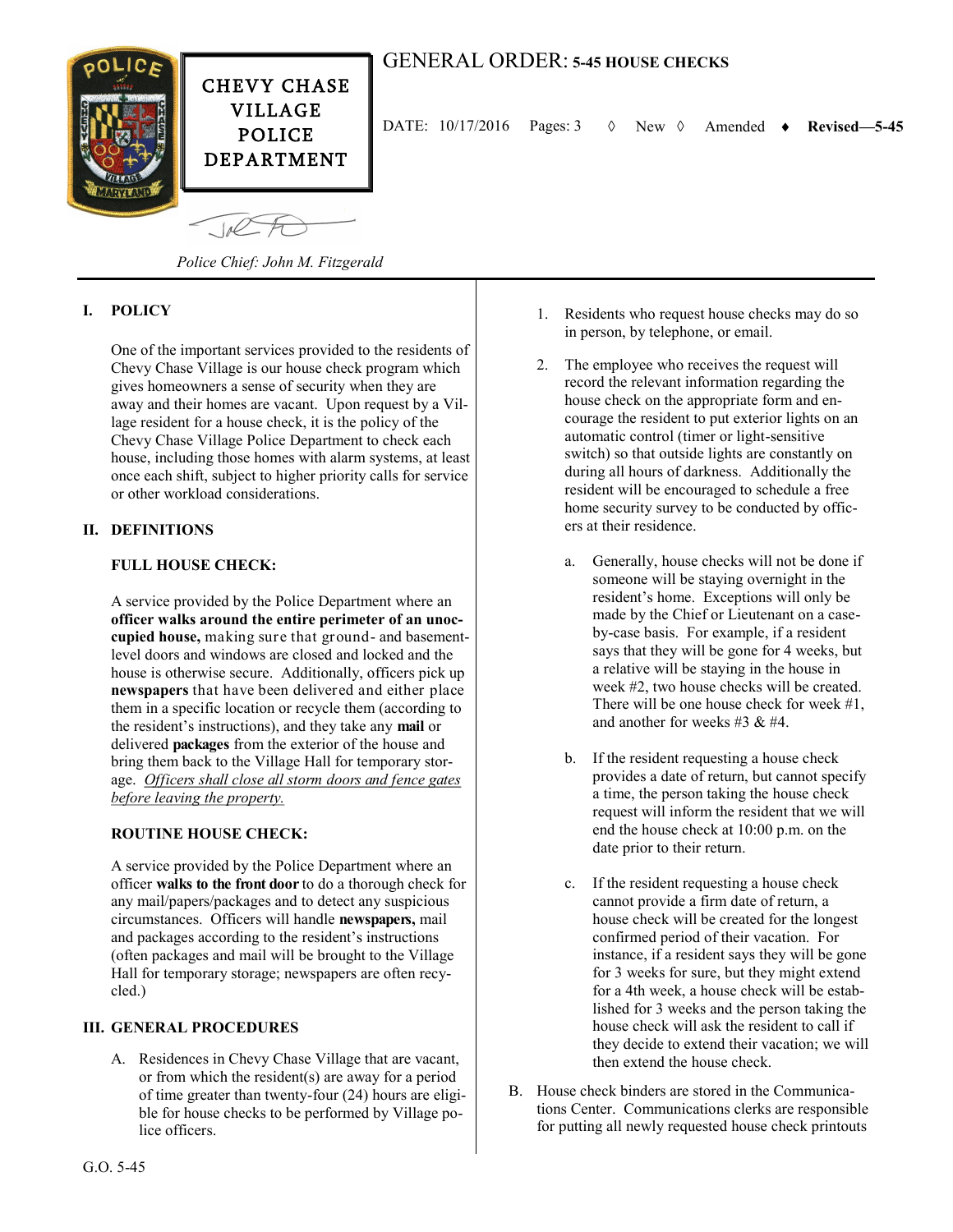form is removed from a binder, the employee removing the form will write their initials, ID#, and date of removal on the house check form.

C. A new call entry will be generated for each separate house check. Patrol officers will call out when the check begins and when they clear the residence.

## **IV.STANDARD HOUSE CHECK PROCEDURES**

- A. Subject to higher priority calls for service or other workload considerations that would interrupt the house check program, house checks will be done according to the below procedure:
	- 1. **Day shift officers:** Day shift officers will do full house checks on even addresses and routine checks on odd addresses.
	- 2. **Night shift officers:** Night shift officers will perform full house checks on odd addresses and routine checks on even addresses. Night officers shall **begin house checks at the start of their shift** (as soon as they finish roll call and vehicle inspection) **and shall finish house checks as soon as time and other work allows**. This applies regardless of the number of officers on duty at the time; if there are 2 midnight officers on duty, they may do house checks at the same time in order to comply with this order.
	- 3. **All officers:** Officers performing all house checks — both full and routine — must remove newspapers, mail and packages.
- B. Officers will take the House Check binders with them when conducting house checks.
- C. Officers must either use CODY mobile or the radio to timely and electronically record house checks (and other activities).
- D. In addition to recording what is picked up during a house check (mail, paper, packages, nothing), **officers must record the type of check that was done (RT for routine; F for full).** 
	- 1. When **officers** do checks over the radio, they **must state whether they did a full or routine check. Dispatchers must include "F" or "RT" in the comment field** in CODY when making the entry.
	- 2. When using CODY mobile, officers must make the "F" or "RT" entry themselves.
- E. When inspecting houses, officers will check all reachable doors and windows to determine if they are secure. Mail boxes will be checked, and if there is

mail, it will either be deposited into a mail slot if available, or brought back to the office for temporary storage to be returned to the residents upon their return. Packages that can be carried by one person and small enough to fit into a police car will be brought back to the office. If an officer encounters a package that does not conform to the above criteria, the Communications Center will contact the resident (or their designated contact) during daytime hours to determine the disposition of the package. Newspapers, unless a resident requests otherwise, will be deposited in the recycling container at the office. *Outdoor workers (landscapers, exterior painters, driveway pavers, etc.) do not change the way a house check is conducted. These workers do not have access to/are not responsible for the interior of the house and the property must be checked as if they weren't there.* Officers will also comply with other reasonable requests from residents that would directly impact the physical security of the residence.

- 1. When officers retrieve U.S. mail, packages, dry cleaning, etc., they will leave a mail pick-up slip at the residence, and either advise CCV Communications over the police radio, or they will note the information on CODY mobile*.* If the officer uses the police radio to notify dispatch, the communications clerk will note in the comment portion of the house check that U.S. mail, packages, etc., were picked up by the officer.
- 2. When Village residents visit the station to claim their U.S. mail, packages, etc., the CCV communications clerk will create a call in CODY noting the return of mail, etc.
- F. After a house check is completed, officers shall advise the communications clerk of any circumstances discovered that he/she reasonably believes to be suspicious or important, including, but not to limited to, open garage doors, broken window or door glass, property missing from the residence or yard, damage to the residence, vehicles not listed on the house check form, security alarms that have been activated, or unsecured doors or windows. As soon as reasonably possible, an officer discovering any circumstances such as those described above shall advise the communications clerks to notify either the homeowner or the emergency contact individual provided by the homeowner to ensure that the security and integrity of the residence will be maintained. The date, time, and name if the individual contacted shall be noted on the house check, as well as any response(s) by the contacted individual to resolve the suspicious or important circumstances
- G. Patrol officers performing house checks should vary their patrol pattern, "double back" to some of the